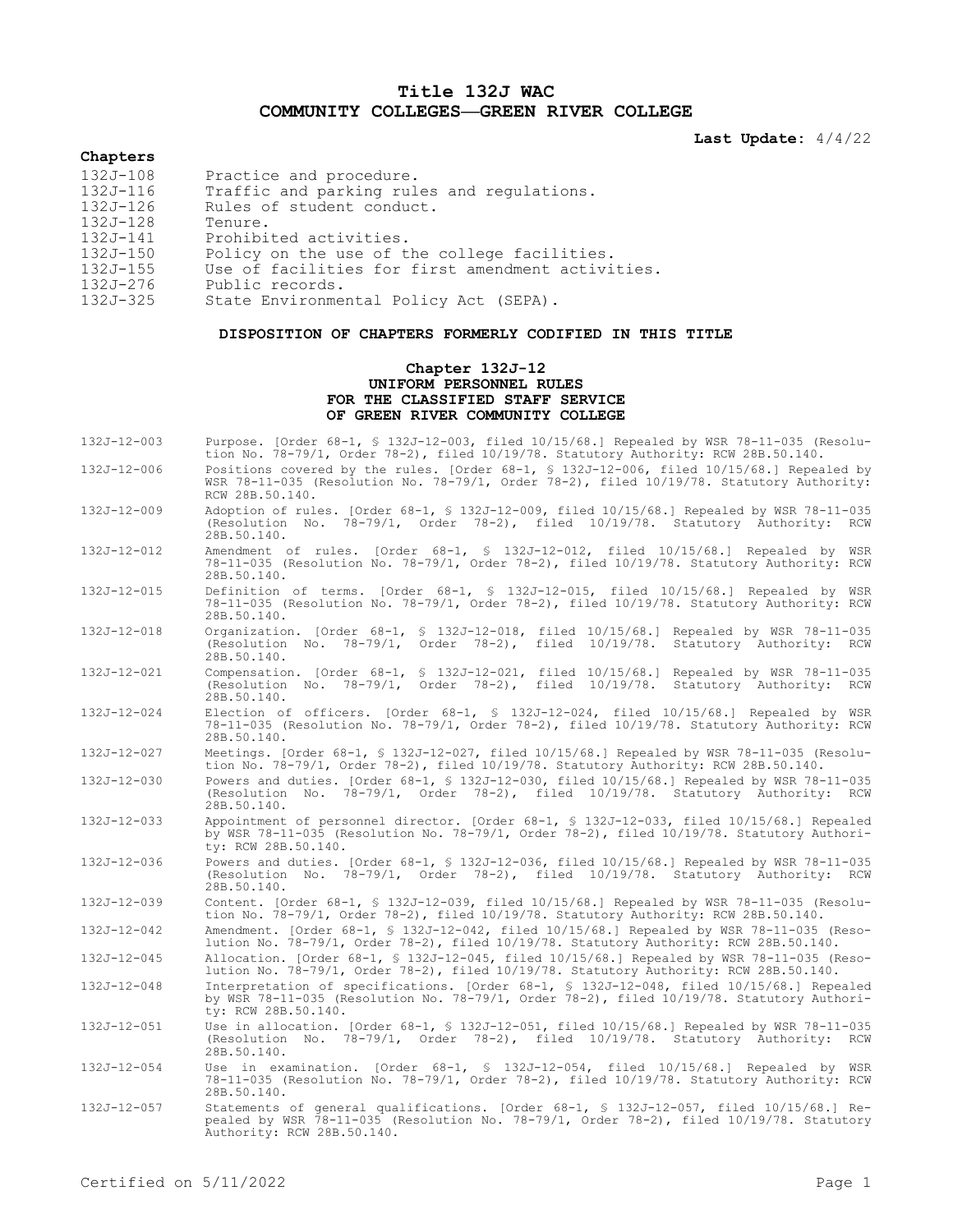| 132J-12-060       | Authority. [Order 68-1, \$ 132J-12-060, filed 10/15/68.] Repealed by WSR 78-11-035 (Reso-<br>lution No. 78-79/1, Order 78-2), filed 10/19/78. Statutory Authority: RCW 28B.50.140.                                |
|-------------------|-------------------------------------------------------------------------------------------------------------------------------------------------------------------------------------------------------------------|
| 132J-12-063       | Use of class titles. [Order 68-1, § 132J-12-063, filed 10/15/68.] Repealed by WSR<br>78-11-035 (Resolution No. 78-79/1, Order 78-2), filed 10/19/78. Statutory Authority: RCW<br>28B.50.140.                      |
| 132J-12-066       | General policies. [Order 68-1, § 132J-12-066, filed 10/15/68.] Repealed by WSR 78-11-035<br>(Resolution No. 78-79/1, Order 78-2), filed 10/19/78. Statutory Authority: RCW<br>28B.50.140.                         |
| 132J-12-069       | Content. [Order 68-1, \$ 132J-12-069, filed 10/15/68.] Repealed by WSR 78-11-035 (Resolu-<br>tion No. 78-79/1, Order 78-2), filed $10/19/78$ . Statutory Authority: RCW 28B.50.140.                               |
| 132J-12-072       | Amendment. [Order 68-1, § 132J-12-072, filed 10/15/68.] Repealed by WSR 78-11-035 (Reso-<br>lution No. 78-79/1, Order 78-2), filed 10/19/78. Statutory Authority: RCW 28B.50.140.                                 |
| 132J-12-075       | Payroll certification. [Order 68-1, § 132J-12-075, filed 10/15/68.] Repealed by WSR<br>78-11-035 (Resolution No. 78-79/1, Order 78-2), filed 10/19/78. Statutory Authority: RCW<br>28B.50.140.                    |
| 132J-12-078       | Overtime payment. [Order 68-1, § 132J-12-078, filed 10/15/68.] Repealed by WSR 78-11-035<br>(Resolution No. 78-79/1, Order 78-2), filed 10/19/78. Statutory Authority: RCW<br>28B.50.140.                         |
| 132J-12-081       | Hours of work. [Order 68-1, § 132J-12-081, filed 10/15/68.] Repealed by WSR 78-11-035<br>(Resolution No. 78-79/1, Order 78-2), filed 10/19/78. Statutory Authority: RCW<br>28B.50.140.                            |
| 132J-12-084       | Rest periods. [Order 68-1, § 132J-12-084, filed 10/15/68.] Repealed by WSR 78-11-035<br>(Resolution No. 78-79/1, Order 78-2), filed 10/19/78. Statutory Authority: RCW<br>28B.50.140.                             |
| 132J-12-087       | Holidays. [Order 68-1, § 132J-12-087, filed 10/15/68.] Repealed by WSR 78-11-035 (Resolu-<br>tion No. 78-79/1, Order 78-2), filed $10/19/78$ . Statutory Authority: RCW 28B.50.140.                               |
| 132J-12-096       | Annual leave. [Order 68-1, § 132J-12-096, filed 10/15/68.] Repealed by WSR 78-11-035<br>(Resolution No. 78-79/1, Order 78-2), filed 10/19/78. Statutory Authority: RCW<br>28B.50.140.                             |
| 132J-12-120       | Sick leave. [Order 68-1, § 132J-12-120, filed 10/15/68.] Repealed by WSR 78-11-035 (Reso-<br>lution No. 78-79/1, Order 78-2), filed 10/19/78. Statutory Authority: RCW 28B.50.140.                                |
| $132J - 12 - 123$ | Prior annual and sick leave credits. [Order 68-1, § 132J-12-123, filed 10/15/68.] Re-<br>pealed by WSR 78-11-035 (Resolution No. 78-79/1, Order 78-2), filed $10/19/78$ . Statutory<br>Authority: RCW 28B.50.140. |
| 132J-12-144       | Military training leave with pay. [Order 68-1, § 132J-12-144, filed 10/15/68.] Repealed<br>by WSR 78-11-035 (Resolution No. 78-79/1, Order 78-2), filed $10/19/78$ . Statutory Authori-<br>ty: RCW 28B.50.140.    |
| 132J-12-147       | Military leave without pay. [Order 68-1, § 132J-12-147, filed 10/15/68.] Repealed by WSR<br>78-11-035 (Resolution No. 78-79/1, Order 78-2), filed 10/19/78. Statutory Authority: RCW<br>28B.50.140.               |
| 132J-12-150       | Leave for civil duty. [Order 68-1, § 132J-12-150, filed 10/15/68.] Repealed by WSR<br>78-11-035 (Resolution No. 78-79/1, Order 78-2), filed 10/19/78. Statutory Authority: RCW<br>28B.50.140.                     |
| 132J-12-153       | Leave of absence without pay. [Order $68-1$ , \$ 132J-12-153, filed $10/15/68$ .] Repealed by<br>WSR 78-11-035 (Resolution No. 78-79/1, Order 78-2), filed 10/19/78. Statutory Authority:<br>RCW 28B.50.140.      |
| $132J - 12 - 165$ | Absence without authorized leave. [Order 68-1, § 132J-12-165, filed 10/15/68.] Repealed<br>by WSR 78-11-035 (Resolution No. 78-79/1, Order 78-2), filed 10/19/78. Statutory Authori-<br>ty: RCW 28B.50.140.       |
| 132J-12-168       | Selection by examination. [Order 68-1, § 132J-12-168, filed 10/15/68.] Repealed by WSR<br>78-11-035 (Resolution No. 78-79/1, Order 78-2), filed 10/19/78. Statutory Authority: RCW<br>28B.50.140.                 |
| 132J-12-171       | Announcement of examinations. [Order 68-1, § 132J-12-171, filed 10/15/68.] Repealed by<br>WSR 78-11-035 (Resolution No. 78-79/1, Order 78-2), filed 10/19/78. Statutory Authority:<br>RCW 28B.50.140.             |
| 132J-12-175       | Distribution of announcements. [Order 68-1, § 132J-12-175, filed 10/15/68.] Repealed by<br>WSR 78-11-035 (Resolution No. 78-79/1, Order 78-2), filed 10/19/78. Statutory Authority:<br>RCW 28B.50.140.            |
| 132J-12-177       | Open competitive examinations. [Order 68-1, \$ 132J-12-177, filed 10/15/68.] Repealed by<br>WSR 78-11-035 (Resolution No. 78-79/1, Order 78-2), filed 10/19/78. Statutory Authority:<br>RCW 28B.50.140.           |
| 132J-12-180       | Promotional examinations. [Order 68-1, § 132J-12-180, filed 10/15/68.] Repealed by WSR<br>78-11-035 (Resolution No. 78-79/1, Order 78-2), filed 10/19/78. Statutory Authority: RCW<br>28B.50.140.                 |
| 132J-12-183       | Forms of application. [Order 68-1, § 132J-12-183, filed 10/15/68.] Repealed by WSR<br>78-11-035 (Resolution No. 78-79/1, Order 78-2), filed 10/19/78. Statutory Authority: RCW<br>28B.50.140.                     |
| 132J-12-186       | Freedom from bias. [Order 68-1, § 132J-12-186, filed 10/15/68.] Repealed by WSR 78-11-035<br>(Resolution No. 78-79/1, Order 78-2), filed 10/19/78. Statutory Authority: RCW<br>28B.50.140.                        |
| 132J-12-189       | Admission to examination. [Order 68-1, § 132J-12-189, filed 10/15/68.] Repealed by WSR<br>78-11-035 (Resolution No. 78-79/1, Order 78-2), filed 10/19/78. Statutory Authority: RCW<br>28B.50.140.                 |
| 132J-12-192       | Disqualification of applicants. [Order 68-1, § 132J-12-192, filed 10/15/68.] Repealed by<br>WSR 78-11-035 (Resolution No. 78-79/1, Order 78-2), filed 10/19/78. Statutory Authority:<br>RCW 28B.50.140.           |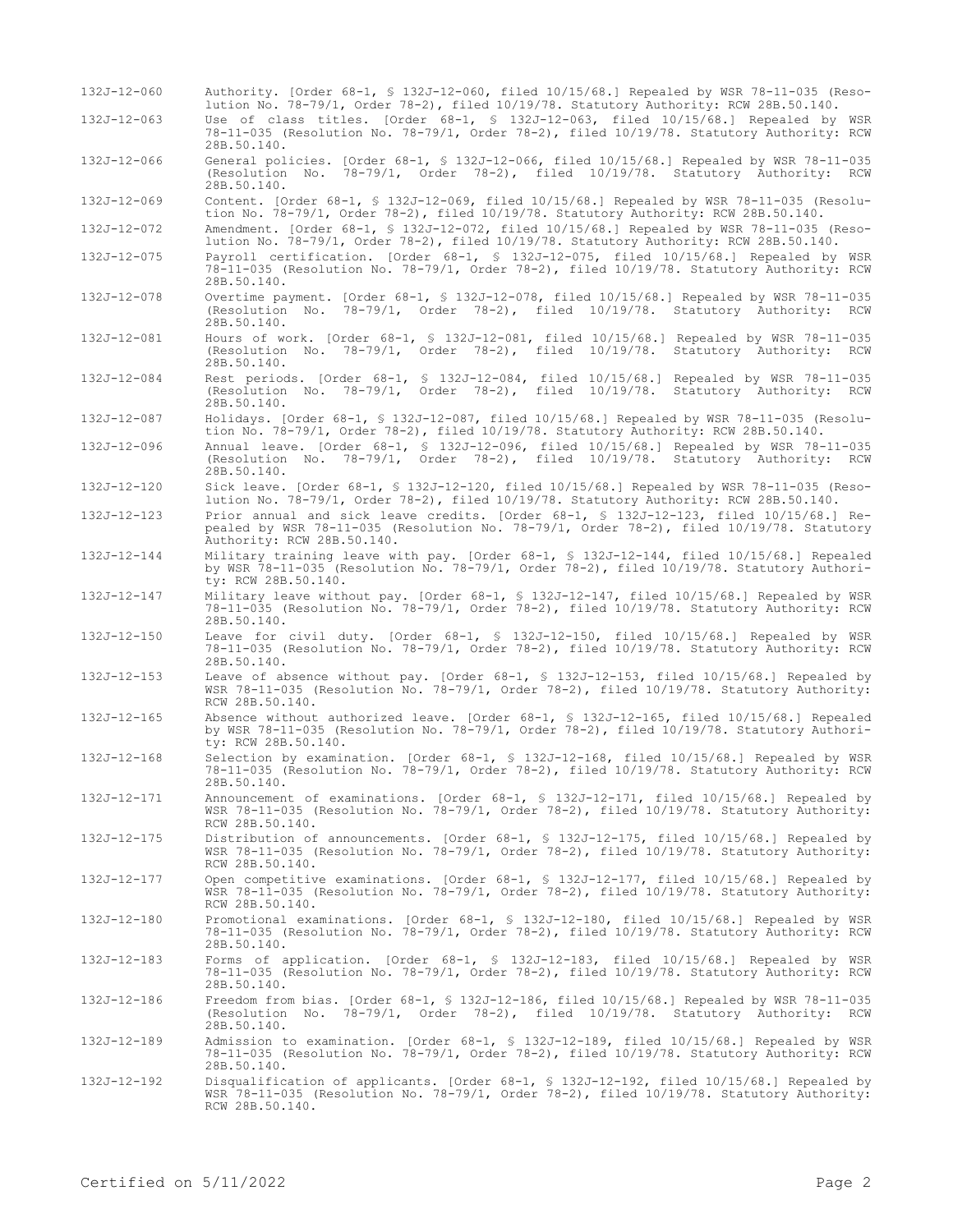| 132J-12-195       | Original examinations. [Order 68-1, § 132J-12-195, filed 10/15/68.] Repealed by WSR<br>78-11-035 (Resolution No. 78-79/1, Order 78-2), filed 10/19/78. Statutory Authority: RCW<br>28B.50.140.                  |
|-------------------|-----------------------------------------------------------------------------------------------------------------------------------------------------------------------------------------------------------------|
| $132J - 12 - 198$ | Promotional examinations. [Order 68-1, § 132J-12-198, filed 10/15/68.] Repealed by WSR<br>78-11-035 (Resolution No. 78-79/1, Order 78-2), filed 10/19/78. Statutory Authority: RCW<br>28B.50.140.               |
| $132J - 12 - 201$ | Noncompetitive examinations. [Order 68-1, § 132J-12-201, filed 10/15/68.] Repealed by WSR<br>78-11-035 (Resolution No. 78-79/1, Order 78-2), filed 10/19/78. Statutory Authority: RCW<br>28B.50.140.            |
| 132J-12-204       | Open-continuous examinations. [Order 68-1, § 132J-12-204, filed 10/15/68.] Repealed by<br>WSR 78-11-035 (Resolution No. 78-79/1, Order 78-2), filed 10/19/78. Statutory Authority:<br>RCW 28B.50.140.           |
| 132J-12-207       | Conduct of examinations. [Order 68-1, § 132J-12-207, filed 10/15/68.] Repealed by WSR<br>78-11-035 (Resolution No. 78-79/1, Order 78-2), filed 10/19/78. Statutory Authority: RCW<br>28B.50.140.                |
| 132J-12-210       | Anonymity of applicants. [Order 68-1, § 132J-12-210, filed 10/15/68.] Repealed by WSR<br>78-11-035 (Resolution No. 78-79/1, Order 78-2), filed 10/19/78. Statutory Authority: RCW<br>28B.50.140.                |
| $132J - 12 - 213$ | Rating of examinations. [Order 68-1, § 132J-12-213, filed 10/15/68.] Repealed by WSR<br>78-11-035 (Resolution No. 78-79/1, Order 78-2), filed 10/19/78. Statutory Authority: RCW<br>28B.50.140.                 |
| 132J-12-216       | Veteran's preference. [Order 68-1, § 132J-12-216, filed 10/15/68.] Repealed by WSR<br>78-11-035 (Resolution No. 78-79/1, Order 78-2), filed 10/19/78. Statutory Authority: RCW<br>28B.50.140.                   |
| 132J-12-219       | Noncompetitive examinations. [Order 68-1, § 132J-12-219, filed 10/15/68.] Repealed by WSR<br>78-11-035 (Resolution No. 78-79/1, Order 78-2), filed 10/19/78. Statutory Authority: RCW<br>28B.50.140.            |
| 132J-12-222       | Definition of veteran. [Order 68-1, § 132J-12-222, filed 10/15/68.] Repealed by WSR<br>78-11-035 (Resolution No. 78-79/1, Order 78-2), filed 10/19/78. Statutory Authority: RCW<br>28B.50.140.                  |
| $132J - 12 - 223$ | Limitations on preference. [Order 68-1, § 132J-12-223, filed 10/15/68.] Repealed by WSR<br>78-11-035 (Resolution No. 78-79/1, Order 78-2), filed 10/19/78. Statutory Authority: RCW<br>28B.50.140.              |
| 132J-12-226       | Proof of eligibility. [Order 68-1, § 132J-12-226, filed 10/15/68.] Repealed by WSR<br>78-11-035 (Resolution No. 78-79/1, Order 78-2), filed 10/19/78. Statutory Authority: RCW<br>28B.50.140.                   |
| 132J-12-229       | Notification of examination results. [Order 68-1, § 132J-12-229, filed 10/15/68.] Re-<br>pealed by WSR 78-11-035 (Resolution No. 78-79/1, Order 78-2), filed 10/19/78. Statutory<br>Authority: RCW 28B.50.140.  |
| 132J-12-231       | Notification of cancellation. [Order 68-1, § 132J-12-231, filed 10/15/68.] Repealed by<br>WSR 78-11-035 (Resolution No. 78-79/1, Order 78-2), filed 10/19/78. Statutory Authority:<br>RCW 28B.50.140.           |
| 132J-12-232       | Medical examination. [Order 68-1, § 132J-12-232, filed 10/15/68.] Repealed by WSR<br>78-11-035 (Resolution No. 78-79/1, Order 78-2), filed 10/19/78. Statutory Authority: RCW<br>28B.50.140.                    |
| $132J - 12 - 235$ | Establishment and maintenance. [Order 68-1, § 132J-12-235, filed 10/15/68.] Repealed by<br>WSR 78-11-035 (Resolution No. 78-79/1, Order 78-2), filed 10/19/78. Statutory Authority:<br>RCW 28B.50.140.          |
| $132J - 12 - 238$ | Organizational units. [Order 68-1, § 132J-12-238, filed 10/15/68.] Repealed by WSR<br>78-11-035 (Resolution No. 78-79/1, Order 78-2), filed 10/19/78. Statutory Authority: RCW<br>28B.50.140.                   |
| 132J-12-241       | Merit lists. [Order 68-1, \$ 132J-12-241, filed 10/15/68.] Repealed by WSR 78-11-035 (Res-<br>olution No. 78-79/1, Order 78-2), filed 10/19/78. Statutory Authority: RCW 28B.50.140.                            |
| 132J-12-245       | Layoff lists. [Order 68-1, § 132J-12-245, filed 10/15/68.] Repealed by WSR 78-11-035<br>(Resolution No. 78-79/1, Order 78-2), filed 10/19/78. Statutory Authority: RCW<br>28B.50.140.                           |
| 132J-12-248       | Unranked lists. [Order 68-1, \$ 132J-12-248, filed 10/15/68.] Repealed by WSR 78-11-035<br>(Resolution No. 78-79/1, Order 78-2), filed 10/19/78. Statutory Authority: RCW<br>28B.50.140.                        |
| 132J-12-251       | Duration of eligible lists. [Order 68-1, § 132J-12-251, filed 10/15/68.] Repealed by WSR<br>78-11-035 (Resolution No. 78-79/1, Order 78-2), filed 10/19/78. Statutory Authority: RCW<br>28B.50.140.             |
| $132J - 12 - 253$ | Layoff and reemployment lists. [Order $68-1$ , § 132J-12-253, filed $10/15/68$ .] Repealed by<br>WSR 78-11-035 (Resolution No. 78-79/1, Order 78-2), filed 10/19/78. Statutory Authority:<br>RCW 28B.50.140.    |
| $132J - 12 - 261$ | Removal of names from eligible lists. [Order 68-1, § 132J-12-261, filed 10/15/68.] Re-<br>pealed by WSR 78-11-035 (Resolution No. 78-79/1, Order 78-2), filed 10/19/78. Statutory<br>Authority: RCW 28B.50.140. |
| 132J-12-264       | Comparable lists. [Order 68-1, § 132J-12-264, filed 10/15/68.] Repealed by WSR 78-11-035<br>(Resolution No. 78-79/1, Order 78-2), filed 10/19/78. Statutory Authority: RCW<br>28B.50.140.                       |
| 132J-12-267       | Availability of eligibles. [Order 68-1, \$ 132J-12-267, filed 10/15/68.] Repealed by WSR<br>78-11-035 (Resolution No. 78-79/1, Order 78-2), filed 10/19/78. Statutory Authority: RCW<br>28B.50.140.             |
| 132J-12-270       | Request for employees. [Order 68-1, § 132J-12-270, filed 10/15/68.] Repealed by WSR<br>78-11-035 (Resolution No. 78-79/1, Order 78-2), filed 10/19/78. Statutory Authority: RCW<br>28B.50.140.                  |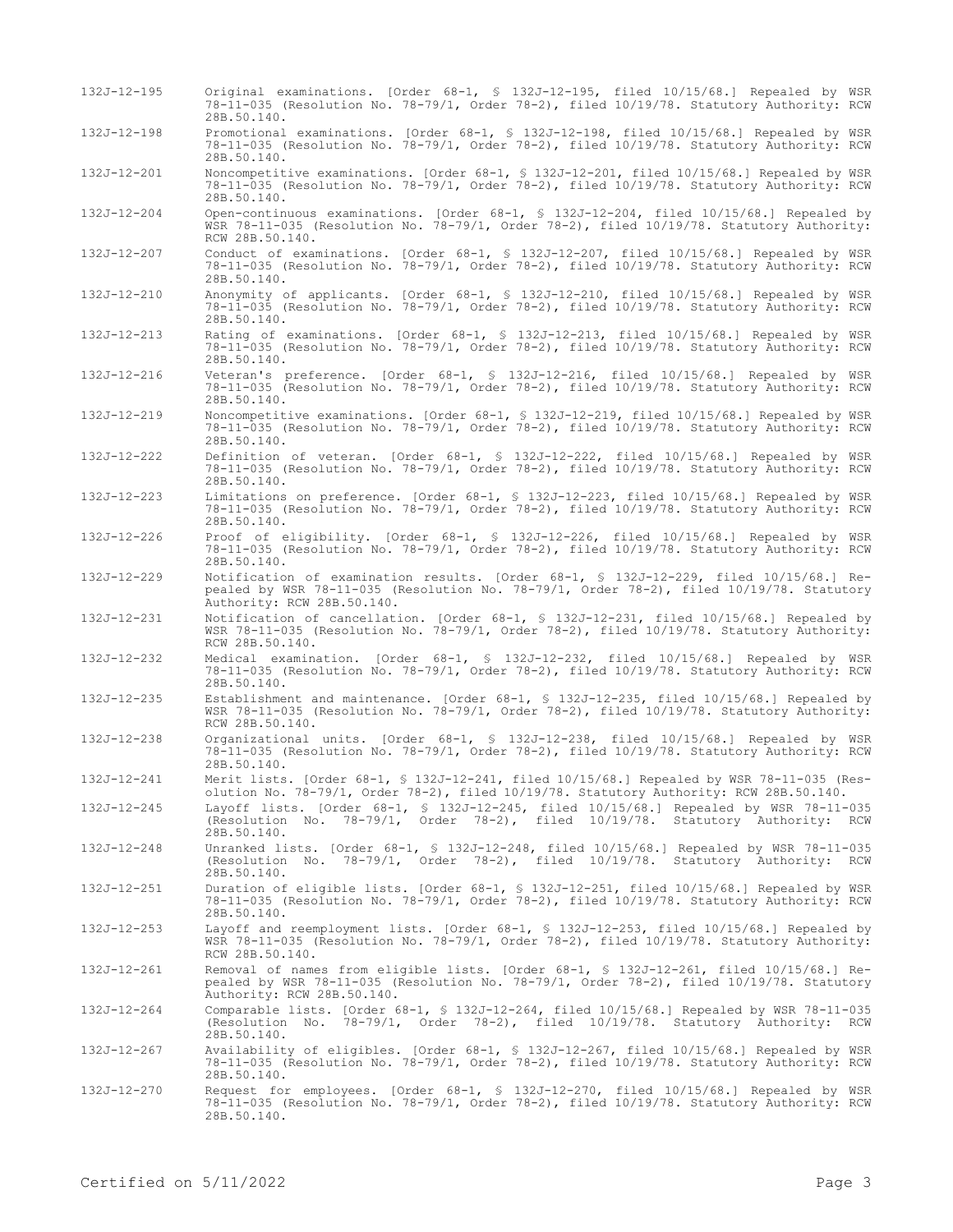- 132J-12-273 Method of certification. [Order 68-1, § 132J-12-273, filed 10/15/68.] Repealed by WSR 78-11-035 (Resolution No. 78-79/1, Order 78-2), filed 10/19/78. Statutory Authority: RCW 28B.50.140.
- 132J-12-276 Ranked lists. [Order 68-1, § 132J-12-276, filed 10/15/68.] Repealed by WSR 78-11-035 (Resolution No. 78-79/1, Order 78-2), filed 10/19/78. Statutory Authority: RCW 28B.50.140.
- 132J-12-277 Urgency certification. [Order 68-1, § 132J-12-277, filed 10/15/68.] Repealed by WSR 78-11-035 (Resolution No. 78-79/1, Order 78-2), filed 10/19/78. Statutory Authority: RCW 28B.50.140.

132J-12-279 Related lists. [Order 68-1, § 132J-12-279, filed 10/15/68.] Repealed by WSR 78-11-035 (Resolution No. 78-79/1, Order 78-2), filed 10/19/78. Statutory Authority: RCW 28B.50.140.

- 132J-12-281 Selection. [Order 68-1, § 132J-12-281, filed 10/15/68.] Repealed by WSR 78-11-035 (Resolution No. 78-79/1, Order 78-2), filed 10/19/78. Statutory Authority: RCW 28B.50.140.
- 132J-12-284 Probationary appointments. [Order 68-1, § 132J-12-284, filed 10/15/68.] Repealed by WSR 78-11-035 (Resolution No. 78-79/1, Order 78-2), filed 10/19/78. Statutory Authority: RCW 28B.50.140.
- 132J-12-287 Provisional appointments. [Order 68-1, § 132J-12-287, filed 10/15/68.] Repealed by WSR 78-11-035 (Resolution No. 78-79/1, Order 78-2), filed 10/19/78. Statutory Authority: RCW 28B.50.140.
- 132J-12-290 In-training appointments. [Order 68-1, § 132J-12-290, filed 10/15/68.] Repealed by WSR 78-11-035 (Resolution No. 78-79/1, Order 78-2), filed 10/19/78. Statutory Authority: RCW 28B.50.140.
- 132J-12-293 Promotion—Trial service period. [Order 68-1, § 132J-12-293, filed 10/15/68.] Repealed by WSR 78-11-035 (Resolution No. 78-79/1, Order 78-2), filed 10/19/78. Statutory Authority: RCW 28B.50.140.
- 132J-12-296 Transfer. [Order 68-1, § 132J-12-296, filed 10/15/68.] Repealed by WSR 78-11-035 (Resolution No. 78-79/1, Order 78-2), filed 10/19/78. Statutory Authority: RCW 28B.50.140.
- 132J-12-299 Demotion. [Order 68-1, § 132J-12-299, filed 10/15/68.] Repealed by WSR 78-11-035 (Resolution No. 78-79/1, Order 78-2), filed 10/19/78. Statutory Authority: RCW 28B.50.140.
- 132J-12-302 Purpose for probationary period. [Order 68-1, § 132J-12-302, filed 10/15/68.] Repealed by WSR 78-11-035 (Resolution No. 78-79/1, Order 78-2), filed 10/19/78. Statutory Authority: RCW 28B.50.140.
- 132J-12-305 Duration. [Order 68-1, § 132J-12-305, filed 10/15/68.] Repealed by WSR 78-11-035 (Resolution No. 78-79/1, Order 78-2), filed 10/19/78. Statutory Authority: RCW 28B.50.140.
- 132J-12-308 Removal during probationary period. [Order 68-1, § 132J-12-308, filed 10/15/68.] Repealed by WSR 78-11-035 (Resolution No. 78-79/1, Order 78-2), filed 10/19/78. Statutory Authority: RCW 28B.50.140.
- 132J-12-311 Demotion during probationary period. [Order 68-1, § 132J-12-311, filed 10/15/68.] Repealed by WSR 78-11-035 (Resolution No. 78-79/1, Order 78-2), filed 10/19/78. Statutory Authority: RCW 28B.50.140.
- 132J-12-314 Separation. [Order 68-1, § 132J-12-314, filed 10/15/68.] Repealed by WSR 78-11-035 (Resolution No. 78-79/1, Order 78-2), filed 10/19/78. Statutory Authority: RCW 28B.50.140.
- 132J-12-317 Resignation. [Order 68-1, § 132J-12-317, filed 10/15/68.] Repealed by WSR 78-11-035 (Resolution No. 78-79/1, Order 78-2), filed 10/19/78. Statutory Authority: RCW 28B.50.140.
- 132J-12-320 Reduction in force—Layoff. [Order 68-1, § 132J-12-320, filed 10/15/68.] Repealed by WSR 78-11-035 (Resolution No. 78-79/1, Order 78-2), filed 10/19/78. Statutory Authority: RCW 28B.50.140.
- 132J-12-323 Dismissal. [Order 68-1, § 132J-12-323, filed 10/15/68.] Repealed by WSR 78-11-035 (Resolution No. 78-79/1, Order 78-2), filed 10/19/78. Statutory Authority: RCW 28B.50.140.
- 132J-12-326 Abandonment of position. [Order 68-1, § 132J-12-326, filed 10/15/68.] Repealed by WSR 78-11-035 (Resolution No. 78-79/1, Order 78-2), filed 10/19/78. Statutory Authority: RCW 28B.50.140.
- 132J-12-329 Disciplinary action. [Order 68-1, § 132J-12-329, filed 10/15/68.] Repealed by WSR 78-11-035 (Resolution No. 78-79/1, Order 78-2), filed 10/19/78. Statutory Authority: RCW 28B.50.140.
- 132J-12-332 Suspension. [Order 68-1, § 132J-12-332, filed 10/15/68.] Repealed by WSR 78-11-035 (Resolution No. 78-79/1, Order 78-2), filed 10/19/78. Statutory Authority: RCW 28B.50.140.
- 132J-12-335 Demotion. [Order 68-1, § 132J-12-335, filed 10/15/68.] Repealed by WSR 78-11-035 (Resolution No. 78-79/1, Order 78-2), filed 10/19/78. Statutory Authority: RCW 28B.50.140.

132J-12-338 Who may appeal from disciplinary actions. [Order 68-1, § 132J-12-338, filed 10/15/68.] Repealed by WSR 78-11-035 (Resolution No. 78-79/1, Order 78-2), filed 10/19/78. Statutory Authority: RCW 28B.50.140.

- 132J-12-341 Procedures for hearing appeals. [Order 68-1, § 132J-12-341, filed 10/15/68.] Repealed by WSR 78-11-035 (Resolution No. 78-79/1, Order 78-2), filed 10/19/78. Statutory Authority: RCW 28B.50.140.
- 132J-12-344 Service ratings and training. [Order 68-1, § 132J-12-344, filed 10/15/68.] Repealed by WSR 78-11-035 (Resolution No. 78-79/1, Order 78-2), filed 10/19/78. Statutory Authority: RCW 28B.50.140.
- 132J-12-347 Education and training. [Order 68-1, § 132J-12-347, filed 10/15/68.] Repealed by WSR 78-11-035 (Resolution No. 78-79/1, Order 78-2), filed 10/19/78. Statutory Authority: RCW 28B.50.140.
- 132J-12-350 Outside course work. [Order 68-1, § 132J-12-350, filed 10/15/68.] Repealed by WSR 78-11-035 (Resolution No. 78-79/1, Order 78-2), filed 10/19/78. Statutory Authority: RCW 28B.50.140.
- 132J-12-353 Classes during working hours—Compensation—Authorization. [Order 68-1, § 132J-12-353, filed 10/15/68.] Repealed by WSR 78-11-035 (Resolution No. 78-79/1, Order 78-2), filed 10/19/78. Statutory Authority: RCW 28B.50.140.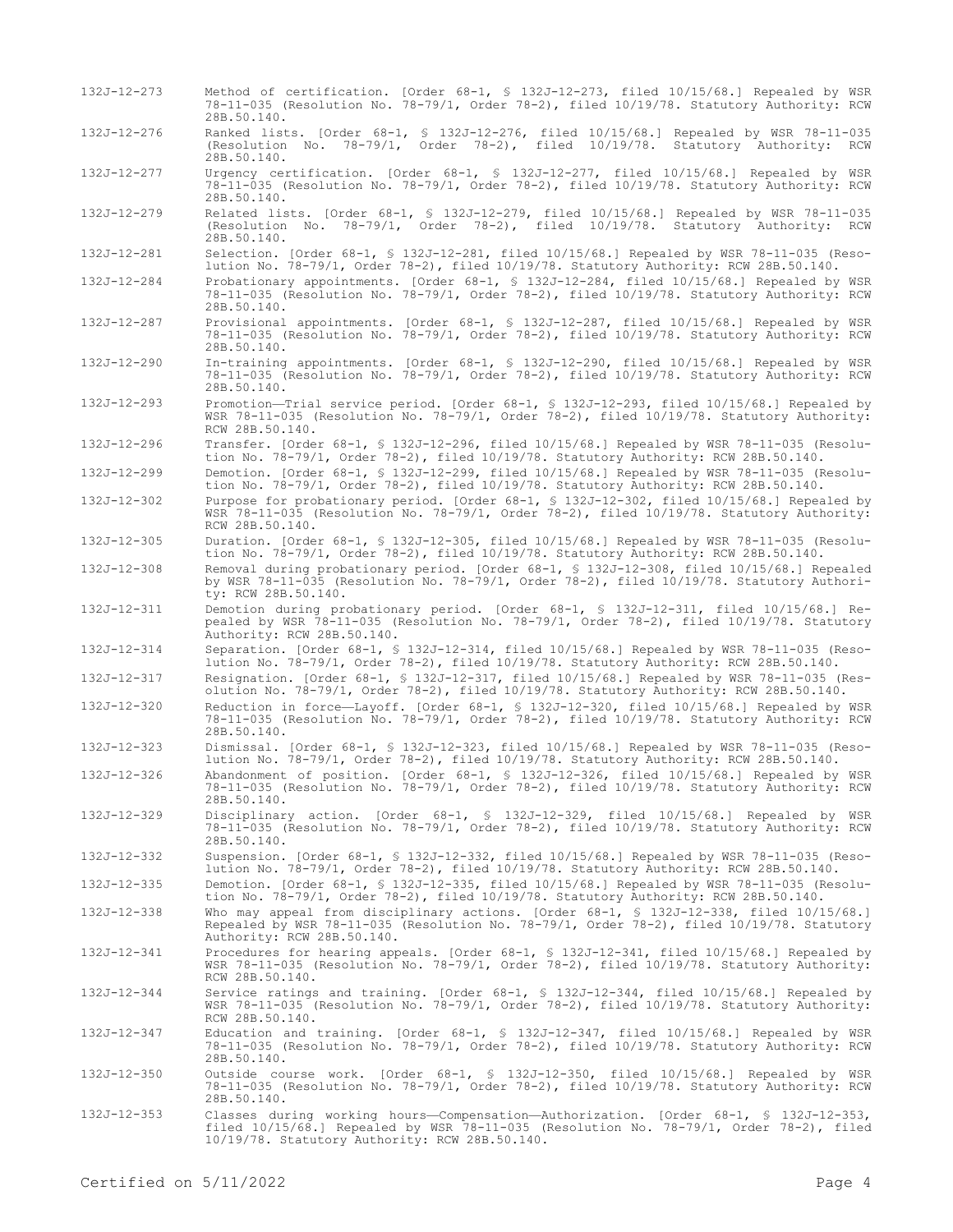- 132J-12-356 Special training programs. [Order 68-1, § 132J-12-356, filed 10/15/68.] Repealed by WSR 78-11-035 (Resolution No. 78-79/1, Order 78-2), filed 10/19/78. Statutory Authority: RCW 28B.50.140. 132J-12-359 Prohibitions and penalties—Political activity. [Order 68-1, § 132J-12-359, filed
- 10/15/68.] Repealed by WSR 78-11-035 (Resolution No. 78-79/1, Order 78-2), filed 10/19/78. Statutory Authority: RCW 28B.50.140.
- 132J-12-362 Outside employment. [Order 68-1, § 132J-12-362, filed 10/15/68.] Repealed by WSR 78-11-035 (Resolution No. 78-79/1, Order 78-2), filed 10/19/78. Statutory Authority: RCW 28B.50.140.
- 132J-12-365 Employment of more than one member of a family. [Order 68-1, § 132J-12-365, filed 10/15/68.] Repealed by WSR 78-11-035 (Resolution No. 78-79/1, Order 78-2), filed 10/19/78. Statutory Authority: RCW 28B.50.140.
- 132J-12-368 False statements—Fraud. [Order 68-1, § 132J-12-368, filed 10/15/68.] Repealed by WSR 78-11-035 (Resolution No. 78-79/1, Order 78-2), filed 10/19/78. Statutory Authority: RCW 28B.50.140.
- 132J-12-371 Bribery. [Order 68-1, § 132J-12-371, filed 10/15/68.] Repealed by WSR 78-11-035 (Resolution No. 78-79/1, Order 78-2), filed 10/19/78. Statutory Authority: RCW 28B.50.140.
- 132J-12-374 Interference by officials. [Order 68-1, § 132J-12-374, filed 10/15/68.] Repealed by WSR 78-11-035 (Resolution No. 78-79/1, Order 78-2), filed 10/19/78. Statutory Authority: RCW 28B.50.140.
- 132J-12-377 Penalties. [Order 68-1, § 132J-12-377, filed 10/15/68.] Repealed by WSR 78-11-035 (Resolution No. 78-79/1, Order 78-2), filed 10/19/78. Statutory Authority: RCW 28B.50.140.
- 132J-12-380 Discrimination. [Order 68-1, § 132J-12-380, filed 10/15/68.] Repealed by WSR 78-11-035 (Resolution No. 78-79/1, Order 78-2), filed 10/19/78. Statutory Authority: RCW 28B.50.140.
- 132J-12-383 Personnel records and reports. [Order 68-1, § 132J-12-383, filed 10/15/68.] Repealed by WSR 78-11-035 (Resolution No. 78-79/1, Order 78-2), filed 10/19/78. Statutory Authority: RCW 28B.50.140.
- 132J-12-385 Roster. [Order 68-1, § 132J-12-385, filed 10/15/68.] Repealed by WSR 78-11-035 (Resolution No. 78-79/1, Order 78-2), filed 10/19/78. Statutory Authority: RCW 28B.50.140.
- 132J-12-388 Reports to the personnel director. [Order 68-1, § 132J-12-388, filed 10/15/68.] Repealed by WSR 78-11-035 (Resolution No. 78-79/1, Order 78-2), filed 10/19/78. Statutory Authority: RCW 28B.50.140.
- 132J-12-401 Public records. [Order 68-1, § 132J-12-401, filed 10/15/68.] Repealed by WSR 78-11-035 (Resolution No. 78-79/1, Order 78-2), filed 10/19/78. Statutory Authority: RCW 28B.50.140.

### **Chapter 132J-112 PROCEDURES FOR ADMINISTERING THE PROFESSIONAL NEGOTIATIONS LAW**

- 132J-112-900 Purpose—Elections and recognition. [Emergency and Permanent Order 3417, § 132J-112-900, filed 4/24/72.] Repealed by WSR 78-11-035 (Resolution No. 78-79/1, Order 78-2), filed 10/19/78. Statutory Authority: RCW 28B.50.140.
- 132J-112-901 Definitions. [Emergency and Permanent Order 3417, § 132J-112-901, filed 4/24/72.] Repealed by WSR 78-11-035 (Resolution No. 78-79/1, Order 78-2), filed 10/19/78. Statutory Authority: RCW 28B.50.140.
- 132J-112-902 Request for election—Canvass of academic employees by independent and neutral person or association. [Emergency and Permanent Order 3417, § 132J-112-902, filed 4/24/72.] Repealed by WSR 78-11-035 (Resolution No. 78-79/1, Order 78-2), filed 10/19/78. Statutory Authority: RCW 28B.50.140.
- 132J-112-903 Notice of election—Organization to be included on ballot—Time for filing. [Emergency and Permanent Order 3417, § 132J-112-903, filed 4/24/72.] Repealed by WSR 78-11-035 (Resolution No. 78-79/1, Order 78-2), filed 10/19/78. Statutory Authority: RCW 28B.50.140.
- 132J-112-904 Contents of notice of election—Designation of chief election officer—Duties. [Emergency and Permanent Order 3417, § 132J-112-904, filed 4/24/72.] Repealed by WSR 78-11-035 (Resolution No. 78-79/1, Order 78-2), filed 10/19/78. Statutory Authority: RCW 28B.50.140.
- 132J-112-905 List of academic employees—Posting of list. [Emergency and Permanent Order 3417, § 132J-112-905, filed 4/24/72.] Repealed by WSR 78-11-035 (Resolution No. 78-79/1, Order 78-2), filed 10/19/78. Statutory Authority: RCW 28B.50.140.
- 132J-112-906 Election inspectors—Duties—Right to challenge voter—Improper conduct. [Emergency and Permanent Order 3417, § 132J-112-906, filed 4/24/72.] Repealed by WSR 78-11-035 (Resolution No. 78-79/1, Order 78-2), filed 10/19/78. Statutory Authority: RCW 28B.50.140.
- 132J-112-907 Ballots. [Emergency and Permanent Order 3417, § 132J-112-907, filed 4/24/72.] Repealed by WSR 78-11-035 (Resolution No. 78-79/1, Order 78-2), filed 10/19/78. Statutory Authority: RCW 28B.50.140.
- 132J-112-908 Record of vote—Signature—Challenge. [Emergency and Permanent Order 3417, § 132J-112-908, filed 4/24/72.] Repealed by WSR 78-11-035 (Resolution No. 78-79/1, Order 78-2), filed 10/19/78. Statutory Authority: RCW 28B.50.140.
- 132J-112-909 Incorrectly marked ballot. [Emergency and Permanent Order 3417, §132J-112-909, filed 4/24/72.] Repealed by WSR 78-11-035 (Resolution No. 78-79/1, Order 78-2), filed 10/19/78. Statutory Authority: RCW 28B.50.140.
- 132J-112-910 Privacy for voter—Equipment. [Emergency and Permanent Order 3417, § 132J-112-910, filed 4/24/72.] Repealed by WSR 78-11-035 (Resolution No. 78-79/1, Order 78-2), filed 10/19/78. Statutory Authority: RCW 28B.50.140.
- 132J-112-911 Folding ballot—Ballot box. [Emergency and Permanent Order 3417, § 132J-112-911, filed 4/24/72.] Repealed by WSR 78-11-035 (Resolution No. 78-79/1, Order 78-2), filed 10/19/78. Statutory Authority: RCW 28B.50.140.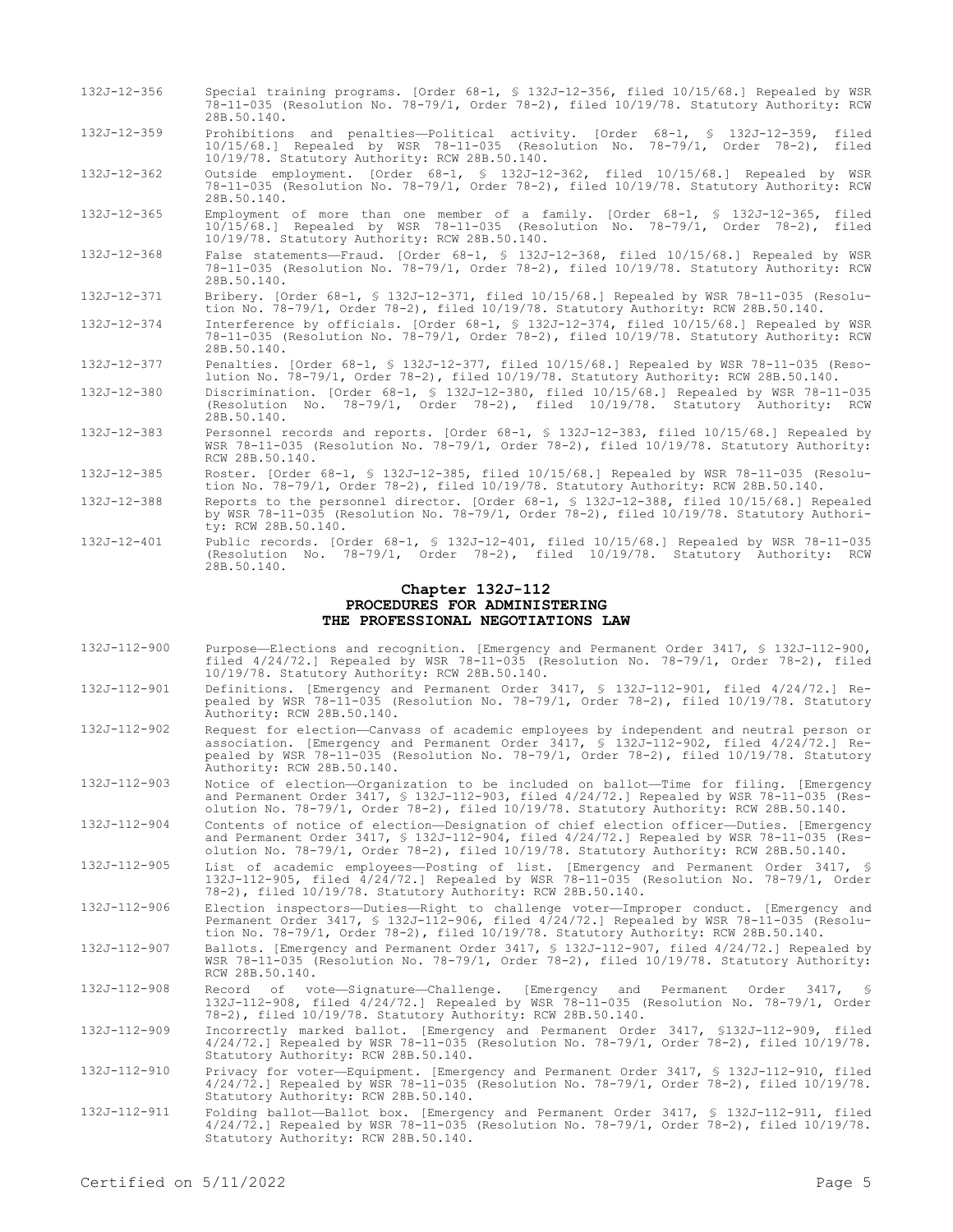- 132J-112-912 Challenged ballot—Procedure. [Emergency and Permanent Order 3417, § 132J-112-912, filed 4/24/72.] Repealed by WSR 78-11-035 (Resolution No. 78-79/1, Order 78-2), filed 10/19/78. Statutory Authority: RCW 28B.50.140.
- 132J-112-913 Employees present entitled to vote—Sealing ballot box—Unused ballots. [Emergency and Permanent Order 3417, § 132J-112-913, filed 4/24/72.] Repealed by WSR 78-11-035 (Resolution No. 78-79/1, Order 78-2), filed 10/19/78. Statutory Authority: RCW 28B.50.140.

132J-112-914 Election inspectors duties after voting has terminated. [Emergency and Permanent Order 3417, § 132J-112-914, filed 4/24/72.] Repealed by WSR 78-11-035 (Resolution No. 78-79/1, Order 78-2), filed 10/19/78. Statutory Authority: RCW 28B.50.140.

132J-112-915 Disposition of challenged ballots—Tally sheets—Investigation by chief election officer. [Emergency and Permanent Order 3417, § 132J-112-915, filed 4/24/72.] Repealed by WSR 78-11-035 (Resolution No. 78-79/1, Order 78-2), filed 10/19/78. Statutory Authority: RCW 28B.50.140.

- 132J-112-916 Counting of ballots—Procedure—Certification of results of election—Retention of ballots —Signed voting lists. [Emergency and Permanent Order 3417, § 132J-112-916, filed 4/24/72.] Repealed by WSR 78-11-035 (Resolution No. 78-79/1, Order 78-2), filed 10/19/78. Statutory Authority: RCW 28B.50.140.
- 132J-112-917 Electioneering within the polls forbidden. [Emergency and Permanent Order 3417, § 132J-112-917, filed 4/24/72.] Repealed by WSR 78-11-035 (Resolution No. 78-79/1, Order 78-2), filed 10/19/78. Statutory Authority: RCW 28B.50.140.
- 132J-112-918 Contest of election—Time for filing objections—Investigation of objections. [Emergency and Permanent Order 3417, § 132J-112-918, filed 4/24/72.] Repealed by WSR 78-11-035 (Resolution No. 78-79/1, Order 78-2), filed 10/19/78. Statutory Authority: RCW 28B.50.140.
- 132J-112-919 Persons eligible to vote—Any person who qualifies under definition of "academic employee." [Emergency and Permanent Order 3417, § 132J-112-919, filed 4/24/72.] Repealed by WSR 78-11-035 (Resolution No. 78-79/1, Order 78-2), filed 10/19/78. Statutory Authority: RCW 28B.50.140.
- 132J-112-920 Election determined by majority of valid votes cast—Run-off election. [Emergency and Permanent Order 3417, § 132J-112-920, filed 4/24/72.] Repealed by WSR 78-11-035 (Resolution No. 78-79/1, Order 78-2), filed 10/19/78. Statutory Authority: RCW 28B.50.140.

132J-112-921 Time lapse for new election. [Emergency and Permanent Order 3417, § 132J-112-921, filed 4/24/72.] Repealed by WSR 78-11-035 (Resolution No. 78-79/1, Order 78-2), filed 10/19/78. Statutory Authority: RCW 28B.50.140.

# **Chapter 132J-120 STUDENT BODY RIGHTS AND RESPONSIBILITIES**

- 132J-120-010 The purpose for adopting these statements. [Order 76-2, § 132J-120-010, filed 7/1/76.] Repealed by WSR 93-04-022, filed 1/27/93, effective 2/27/93. Statutory Authority: RCW  $28B.50.140(13)$ .
- 132J-120-020 General policies. [Order 76-2, § 132J-120-020, filed 7/1/76.] Repealed by WSR 93-04-022, filed 1/27/93, effective 2/27/93. Statutory Authority: RCW 28B.50.140(13).
- 132J-120-030 Definitions. [Order 76-2, § 132J-120-030, filed 7/1/76.] Repealed by WSR 93-04-022, filed 1/27/93, effective 2/27/93. Statutory Authority: RCW 28B.50.140(13).

132J-120-040 Right to academic freedom. [Order 76-2, § 132J-120-040, filed 7/1/76.] Repealed by WSR 93-04-022, filed 1/27/93, effective 2/27/93. Statutory Authority: RCW 28B.50.140(13).

- 132J-120-050 Right of access to college facilities. [Order 76-2, § 132J-120-050, filed 7/1/76.] Repealed by WSR 93-04-022, filed 1/27/93, effective 2/27/93. Statutory Authority: RCW  $28B.50.140(13)$ .
- 132J-120-060 Right to confidentiality of records. [Order 76-2, § 132J-120-060, filed 7/1/76.] Repealed 93-04-022, filed  $1/27/93$ , effective  $2/27/93$ . Statutory Authority: RCW  $28B.50.140(13)$ .
- 132J-120-070 Right of sale of personal property. [Order 76-2, § 132J-120-070, filed 7/1/76.] Repealed by WSR 93-04-022, filed 1/27/93, effective 2/27/93. Statutory Authority: RCW 28B.50.140(13).
- 132J-120-080 Right of distribution of material. [Order 76-2, § 132J-120-080, filed 7/1/76.] Repealed by WSR 93-04-022, filed 1/27/93, effective 2/27/93. Statutory Authority: RCW 28B.50.140(13).
- 132J-120-090 Right to publication. [Order 76-2, § 132J-120-090, filed 7/1/76.] Repealed by WSR 93-04-022, filed 1/27/93, effective 2/27/93. Statutory Authority: RCW 28B.50.140(13).
- 132J-120-100 Student activities. [Order 76-2, § 132J-120-100, filed 7/1/76.] Repealed by WSR 93-04-022, filed 1/27/93, effective 2/27/93. Statutory Authority: RCW 28B.50.140(13).
- 132J-120-110 Procedures for violation of academic standards. [Order 76-2, § 132J-120-110, filed 7/1/76.] Repealed by WSR 93-04-022, filed 1/27/93, effective 2/27/93. Statutory Authority: RCW 28B.50.140(13).
- 132J-120-120 Disciplinary proceedings. [Order 76-2, § 132J-120-120, filed 7/1/76.] Repealed by WSR 93-04-022, filed 1/27/93, effective 2/27/93. Statutory Authority: RCW 28B.50.140(13).
- 132J-120-130 Method of revision. [Order 76-2, § 132J-120-130, filed 7/1/76.] Repealed by WSR 93-04-022, filed 1/27/93, effective 2/27/93. Statutory Authority: RCW 28B.50.140(13).

#### **Chapter 132J-125 RULES OF STUDENT CONDUCT**

132J-125-010 Purpose. [Statutory Authority: RCW 28B.50.140(13). WSR 93-04-022, § 132J-125-010, filed 1/27/93, effective 2/27/93.] Repealed by WSR 14-24-129, filed 12/3/14, effective 1/3/15. Statutory Authority: RCW 28B.50.140(13) and P.L. 113-4.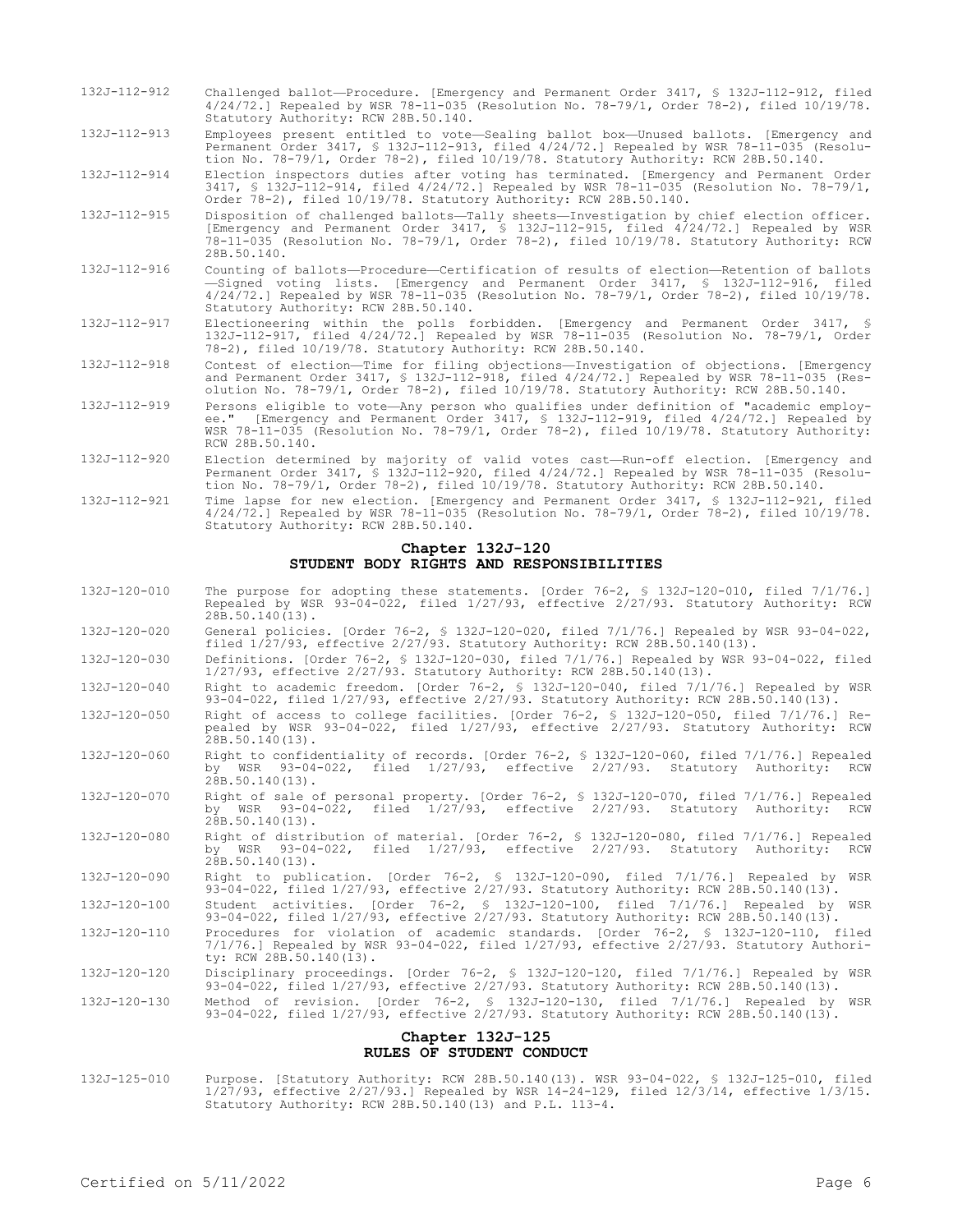| 132J-125-020 | Definitions. [Statutory Authority: RCW 28B.50.140(13). WSR 93-04-022, § 132J-125-020,<br>filed $1/27/93$ , effective $2/27/93$ . Repealed by WSR $14-24-129$ , filed $12/3/14$ , effective<br>$1/3/15$ . Statutory Authority: RCW 28B.50.140(13) and P.L. 113-4.                                                                                |
|--------------|-------------------------------------------------------------------------------------------------------------------------------------------------------------------------------------------------------------------------------------------------------------------------------------------------------------------------------------------------|
| 132J-125-030 | Jurisdiction. [Statutory Authority: RCW 28B.50.140(13). WSR 93-04-022, § 132J-125-030,<br>filed $1/27/93$ , effective $2/27/93$ . Repealed by WSR 14-24-129, filed $12/3/14$ , effective                                                                                                                                                        |
| 132J-125-055 | 1/3/15. Statutory Authority: RCW 28B.50.140(13) and P.L. 113-4.<br>Right to demand identification. [Statutory Authority: RCW 28B.50.140(13). WSR 93-04-022,<br>\$ 132J-125-055, filed 1/27/93, effective 2/27/93.1 Repealed by WSR 14-24-129, filed<br>$12/3/14$ , effective $1/3/15$ . Statutory Authority: RCW 28B.50.140(13) and P.L. 113-4. |
| 132J-125-060 | Freedom of expression. [Statutory Authority: RCW 28B.50.140(13). WSR 93-04-022, §<br>132J-125-060, filed 1/27/93, effective 2/27/93.] Repealed by WSR 14-24-129, filed<br>$12/3/14$ , effective $1/3/15$ . Statutory Authority: RCW 28B.50.140(13) and P.L. 113-4.                                                                              |
| 132J-125-065 | Right to assembly. [Statutory Authority: RCW 28B.50.140(13). WSR 93-04-022,<br>- 5<br>132J-125-065, filed 1/27/93, effective 2/27/93.] Repealed by WSR 14-24-129, filed<br>$12/3/14$ , effective $1/3/15$ . Statutory Authority: RCW 28B.50.140(13) and P.L. 113-4.                                                                             |
| 132J-125-070 | Right to outside speakers. [Statutory Authority: RCW 28B.50.140(13). WSR 93-04-022, §<br>132J-125-070, filed 1/27/93, effective 2/27/93.] Repealed by WSR 14-24-129, filed<br>$12/3/14$ , effective $1/3/15$ . Statutory Authority: RCW 28B.50.140(13) and P.L. 113-4.                                                                          |
| 132J-125-075 | Right to sale of personal property. [Statutory Authority: RCW 28B.50.140(13). WSR<br>93-04-022, § 132J-125-075, filed 1/27/93, effective 2/27/93.] Repealed by WSR 14-24-129,<br>filed $12/3/14$ , effective $1/3/15$ . Statutory Authority: RCW 28B.50.140(13) and P.L. 113-4.                                                                 |
| 132J-125-080 | Distribution of materials. [Statutory Authority: RCW 28B.50.140(13). WSR 93-04-022, §<br>132J-125-080, filed 1/27/93, effective 2/27/93.] Repealed by WSR 14-24-129, filed<br>$12/3/14$ , effective $1/3/15$ . Statutory Authority: RCW 28B.50.140(13) and P.L. 113-4.                                                                          |
| 132J-125-085 | Denial of access to Green River Community College. [Statutory Authority:<br>RCW<br>28B.50.140(13). WSR 93-04-022, § 132J-125-085, filed 1/27/93, effective 2/27/93.] Re-<br>pealed by WSR 14-24-129, filed 12/3/14, effective 1/3/15. Statutory Authority: RCW<br>28B.50.140(13) and P.L. 113-4.                                                |
| 132J-125-090 | Trespass. [Statutory Authority: RCW 28B.50.140(13). WSR 93-04-022, § 132J-125-090, filed<br>$1/27/93$ , effective $2/27/93$ .] Repealed by WSR 14-24-129, filed $12/3/14$ , effective $1/3/15$ .<br>Statutory Authority: RCW 28B.50.140(13) and P.L. 113-4.                                                                                     |
| 132J-125-095 | Smoking. [Statutory Authority: RCW 28B.50.140(13). WSR 93-04-022, § 132J-125-095, filed<br>$1/27/93$ , effective $2/27/93$ . Repealed by WSR 14-24-129, filed $12/3/14$ , effective $1/3/15$ .<br>Statutory Authority: RCW 28B.50.140(13) and P.L. 113-4.                                                                                       |
| 132J-125-100 | Liquor. [Statutory Authority: RCW 28B.50.140(13). WSR 93-04-022, § 132J-125-100, filed<br>$1/27/93$ , effective $2/27/93$ .] Repealed by WSR 14-24-129, filed $12/3/14$ , effective $1/3/15$ .<br>Statutory Authority: RCW 28B.50.140(13) and P.L. 113-4.                                                                                       |
| 132J-125-105 | Drugs/substance abuse. [Statutory Authority: RCW 28B.50.140(13). WSR 93-04-022, §<br>132J-125-105, filed 1/27/93, effective 2/27/93.] Repealed by WSR 14-24-129, filed<br>$12/3/14$ , effective $1/3/15$ . Statutory Authority: RCW 28B.50.140(13) and P.L. 113-4.                                                                              |
| 132J-125-110 | Conduct at college functions. [Statutory Authority: RCW 28B.50.140(13). WSR 93-04-022, §<br>132J-125-110, filed 1/27/93, effective 2/27/93.] Repealed by WSR 14-24-129, filed<br>$12/3/14$ , effective $1/3/15$ . Statutory Authority: RCW 28B.50.140(13) and P.L. 113-4.                                                                       |
| 132J-125-115 | Theft-Stolen property-Robbery. [Statutory Authority: RCW 28B.50.140(13). WSR 93-04-022,<br>\$ 132J-125-115, filed 1/27/93, effective 2/27/93.] Repealed by WSR 14-24-129, filed<br>12/3/14, effective 1/3/15. Statutory Authority: RCW 28B.50.140(13) and P.L. 113-4.                                                                           |
| 132J-125-120 | Damaging property. [Statutory Authority: RCW 28B.50.140(13). WSR 93-04-022,<br>- 8<br>132J-125-120, filed 1/27/93, effective 2/27/93.] Repealed by WSR 14-24-129, filed<br>12/3/14, effective 1/3/15. Statutory Authority: RCW 28B.50.140(13) and P.L. 113-4.                                                                                   |
| 132J-125-125 | Interference—Intimidation. [Statutory Authority: RCW 28B.50.140(13). WSR 93-04-022, §<br>132J-125-125, filed 1/27/93, effective 2/27/93.] Repealed by WSR 14-24-129, filed<br>$12/3/14$ , effective $1/3/15$ . Statutory Authority: RCW 28B.50.140(13) and P.L. 113-4.                                                                          |
| 132J-125-130 | Offensive language. [Statutory Authority: RCW 28B.50.140(13). WSR 93-04-022, \$<br>132J-125-130, filed 1/27/93, effective 2/27/93.] Repealed by WSR 14-24-129, filed<br>12/3/14, effective 1/3/15. Statutory Authority: RCW 28B.50.140(13) and P.L. 113-4.                                                                                      |
| 132J-125-135 | Sexual harassment. [Statutory Authority: RCW 28B.50.140(13). WSR 93-04-022, §<br>132J-125-135, filed 1/27/93, effective 2/27/93.] Repealed by WSR 14-24-129, filed<br>$12/3/14$ , effective $1/3/15$ . Statutory Authority: RCW 28B.50.140(13) and P.L. 113-4.                                                                                  |
| 132J-125-140 | Forgery or alteration of records. [Statutory Authority: RCW 28B.50.140(13). WSR<br>93-04-022, § 132J-125-140, filed 1/27/93, effective 2/27/93.] Repealed by WSR 14-24-129,<br>filed $12/3/14$ , effective $1/3/15$ . Statutory Authority: RCW 28B.50.140(13) and P.L. 113-4.                                                                   |
| 132J-125-145 | Computer trespass. [Statutory Authority: RCW 28B.50.140(13). WSR 93-04-022, §<br>132J-125-145, filed 1/27/93, effective 2/27/93.] Repealed by WSR 14-24-129, filed<br>$12/3/14$ , effective $1/3/15$ . Statutory Authority: RCW 28B.50.140(13) and P.L. 113-4.                                                                                  |
| 132J-125-150 | Firearms/explosives. [Statutory Authority: RCW 28B.50.140(13). WSR 93-04-022,<br>- 8<br>132J-125-150, filed 1/27/93, effective 2/27/93.] Repealed by WSR 14-24-129, filed<br>$12/3/14$ , effective $1/3/15$ . Statutory Authority: RCW 28B.50.140(13) and P.L. 113-4.                                                                           |
| 132J-125-155 | Other punishable acts. [Statutory Authority: RCW 28B.50.140(13). WSR 93-04-022, §<br>132J-125-155, filed 1/27/93, effective 2/27/93.] Repealed by WSR 14-24-129, filed<br>$12/3/14$ , effective $1/3/15$ . Statutory Authority: RCW 28B.50.140(13) and P.L. 113-4.                                                                              |
| 132J-125-160 | Initiation and types of nonacademic discipline. [Statutory Authority: RCW 28B.50.140(13).<br>WSR 93-04-022, § 132J-125-160, filed 1/27/93, effective 2/27/93.] Repealed by WSR<br>14-24-129, filed 12/3/14, effective 1/3/15. Statutory Authority: RCW 28B.50.140(13) and<br>$P.L. 113-4.$                                                      |
| 132J-125-165 | Appeal of nonacademic discipline. [Statutory Authority: RCW 28B.50.140(13). WSR<br>93-04-022, § 132J-125-165, filed 1/27/93, effective 2/27/93.] Repealed by WSR 14-24-129,<br>filed $12/3/14$ , effective $1/3/15$ . Statutory Authority: RCW 28B.50.140(13) and P.L. 113-4.                                                                   |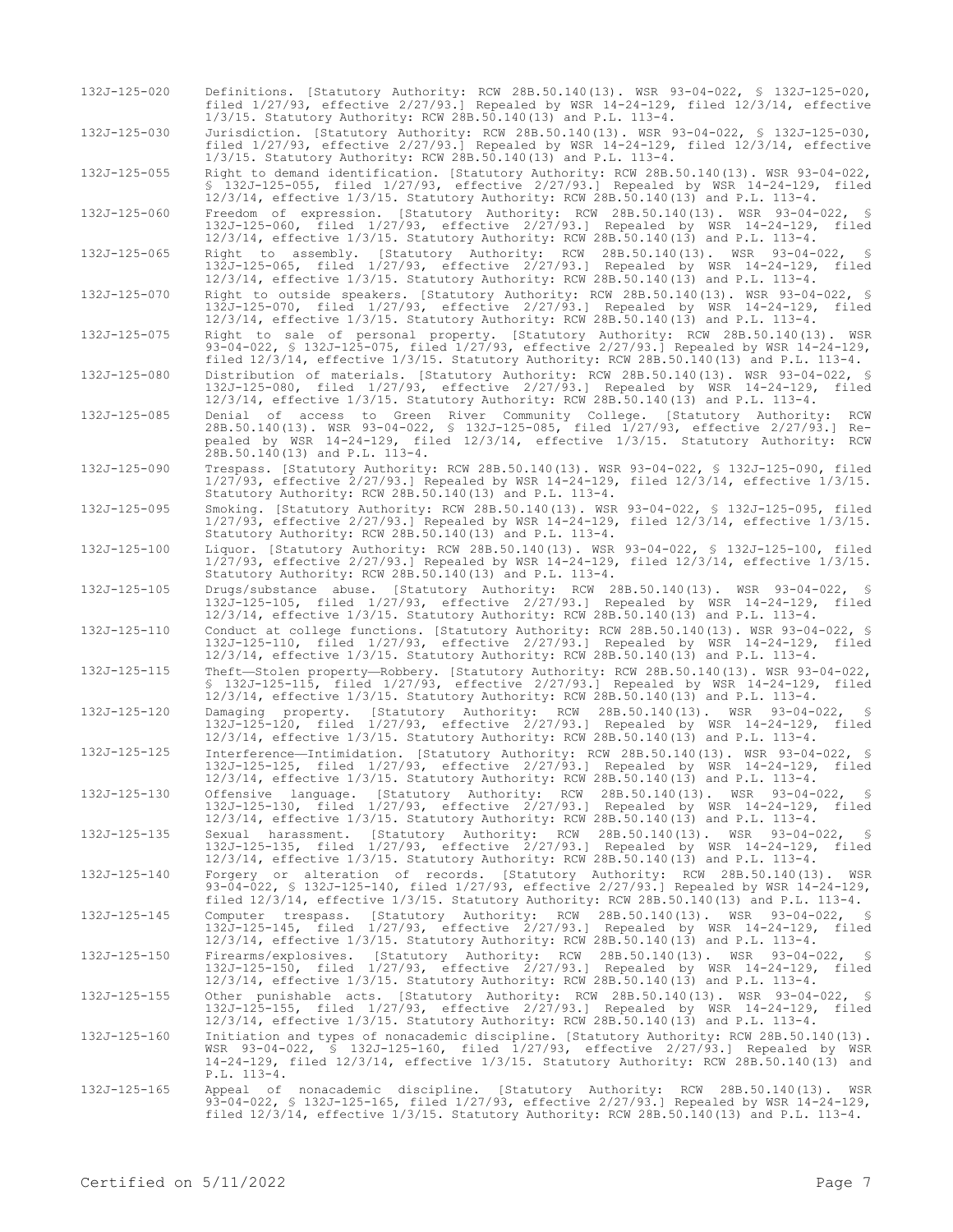| 132J-125-170       | College disciplinary board. [Statutory Authority: RCW 28B.50.140(13). WSR 93-04-022, \$<br>132J-125-170, filed 1/27/93, effective 2/27/93.] Repealed by WSR 14-24-129, filed<br>12/3/14, effective 1/3/15. Statutory Authority: RCW 28B.50.140(13) and P.L. 113-4.                                         |
|--------------------|------------------------------------------------------------------------------------------------------------------------------------------------------------------------------------------------------------------------------------------------------------------------------------------------------------|
| 132J-125-180       | Academic responsibilities. [Statutory Authority: RCW 28B.50.140(13). WSR 93-04-022, §<br>132J-125-180, filed 1/27/93, effective 2/27/93.] Repealed by WSR 14-24-129, filed<br>12/3/14, effective 1/3/15. Statutory Authority: RCW 28B.50.140(13) and P.L. 113-4.                                           |
| 132J-125-190       | Student academic rights. [Statutory Authority: RCW 28B.50.140(13). WSR 93-04-022, §<br>132J-125-190, filed 1/27/93, effective 2/27/93.] Repealed by WSR 14-24-129, filed<br>12/3/14, effective 1/3/15. Statutory Authority: RCW 28B.50.140(13) and P.L. 113-4.                                             |
| 132J-125-200       | Plagiarism/cheating. [Statutory Authority: RCW 28B.50.140(13). WSR 93-04-022, §<br>132J-125-200, filed 1/27/93, effective 2/27/93.] Repealed by WSR 14-24-129, filed<br>12/3/14, effective 1/3/15. Statutory Authority: RCW 28B.50.140(13) and P.L. 113-4.                                                 |
| 132J-125-210       | Classroom conduct. [Statutory Authority: RCW 28B.50.140(13). WSR 93-04-022,<br>- 8<br>132J-125-210, filed 1/27/93, effective 2/27/93.] Repealed by WSR 14-24-129, filed<br>12/3/14, effective 1/3/15. Statutory Authority: RCW 28B.50.140(13) and P.L. 113-4.                                              |
| $132J - 125 - 220$ | Initiation of academic discipline. [Statutory Authority: RCW 28B.50.140(13). WSR<br>93-04-022, § 132J-125-220, filed 1/27/93, effective 2/27/93.] Repealed by WSR 14-24-129,<br>filed $12/3/14$ , effective $1/3/15$ . Statutory Authority: RCW 28B.50.140(13) and P.L. 113-4.                             |
| 132J-125-230       | Student academic grievance. [Statutory Authority: RCW 28B.50.140(13). WSR 93-04-022, §<br>132J-125-230, filed 1/27/93, effective 2/27/93.1 Repealed by WSR 14-24-129, filed<br>12/3/14, effective 1/3/15. Statutory Authority: RCW 28B.50.140(13) and P.L. 113-4.                                          |
| 132J-125-240       | Appeal of academic discipline-Filing of academic grievance. [Statutory Authority: RCW<br>28B.50.140(13). WSR 93-04-022, § 132J-125-240, filed 1/27/93, effective 2/27/93.] Re-<br>pealed by WSR 14-24-129, filed 12/3/14, effective 1/3/15. Statutory Authority: RCW<br>28B.50.140(13) and P.L. 113-4.     |
| 132J-125-250       | College academic board. [Statutory Authority: RCW 28B.50.140(13). WSR 93-04-022, §<br>132J-125-250, filed 1/27/93, effective 2/27/93.] Repealed by WSR 14-24-129, filed<br>12/3/14, effective 1/3/15. Statutory Authority: RCW 28B.50.140(13) and P.L. 113-4.                                              |
| 132J-125-260       | Discipline and grievance-Type of adjudicative proceeding. [Statutory Authority: RCW<br>28B.50.140(13). WSR 93-04-022, § 132J-125-260, filed 1/27/93, effective 2/27/93.] Re-<br>pealed by WSR 14-24-129, filed 12/3/14, effective 1/3/15. Statutory Authority: RCW<br>28B.50.140(13) and P.L. 113-4.       |
| 132J-125-270       | Discipline and grievance-Proceedings generally. [Statutory Authority:<br>RCW<br>28B.50.140(13). WSR 93-04-022, \$ 132J-125-270, filed 1/27/93, effective 2/27/93.]<br>$Re-$<br>pealed by WSR 14-24-129, filed 12/3/14, effective 1/3/15. Statutory Authority: RCW<br>28B.50.140(13) and P.L. 113-4.        |
| 132J-125-280       | Discipline and grievance—Regular adjudicative proceedings. [Statutory Authority: RCW<br>28B.50.140(13). WSR 93-04-022, § 132J-125-280, filed 1/27/93, effective 2/27/93.1<br>$Re-$<br>pealed by WSR 14-24-129, filed 12/3/14, effective 1/3/15. Statutory Authority: RCW<br>28B.50.140(13) and P.L. 113-4. |
| 132J-125-290       | Discipline and grievance-Brief adjudicative proceedings. [Statutory Authority:<br>RCW<br>28B.50.140(13). WSR 93-04-022, § 132J-125-290, filed 1/27/93, effective 2/27/93.] Re-<br>pealed by WSR 14-24-129, filed 12/3/14, effective 1/3/15. Statutory Authority: RCW<br>28B.50.140(13) and P.L. 113-4.     |

132J-125-300 Summary suspension or removal. [Statutory Authority: RCW 28B.50.140(13). WSR 93-04-022, § 132J-125-300, filed 1/27/93, effective 2/27/93.] Repealed by WSR 14-24-129, filed 12/3/14, effective 1/3/15. Statutory Authority: RCW 28B.50.140(13) and P.L. 113-4.

132J-125-310 Recordkeeping. [Statutory Authority: RCW 28B.50.140(13). WSR 93-04-022, § 132J-125-310, filed 1/27/93, effective 2/27/93.] Repealed by WSR 14-24-129, filed 12/3/14, effective 1/3/15. Statutory Authority: RCW 28B.50.140(13) and P.L. 113-4.

#### **Chapter 132J-136 SMOKING REGULATIONS**

- 132J-136-010 Smoking regulations. [Order 73-3, § 132J-136-010, filed 5/23/73.] Repealed by Permanent and Emergency Order 75-1, filed 9/4/75. Later promulgation, see WAC 132J-136-030. 132J-136-020 Statement of purpose. [Permanent and Emergency Order 76-1, § 132J-136-020, filed 3/23/76;
- Permanent and Emergency Order 75-1, § 132J-136-020, filed 9/4/75.] Repealed by WSR 94-04-054, filed 1/31/94, effective 3/3/94. Statutory Authority: RCW 28B.50.140. 132J-136-025 Definition. [Permanent and Emergency Order 76-1, § 132J-136-025, filed 3/23/76.] Repealed
- by WSR 94-04-054, filed 1/31/94, effective 3/3/94. Statutory Authority: RCW 28B.50.140.
- 132J-136-030 Prohibition in certain areas. [Permanent and Emergency Order 76-6, § 132J-136-030, filed 8/11/76; Permanent and Emergency Order 76-4, § 132J-136-030, filed 6/25/76; Permanent and Emergency Order 76-1, § 132J-136-030, filed 3/23/76; Permanent and Emergency Order 75-1, § 132J-136-030, filed 9/4/75. Formerly WAC 132J-136-010.] Repealed by WSR 94-04-054, filed 1/31/94, effective 3/3/94. Statutory Authority: RCW 28B.50.140.
- 132J-136-040 No smoking signs. [Permanent and Emergency Order 75-1, § 132J-136-040, filed 9/4/75.] Repealed by WSR 94-04-054, filed 1/31/94, effective 3/3/94. Statutory Authority: RCW 28B.50.140.
- 132J-136-050 Enforcement. [Permanent and Emergency Order 76-1, § 132J-136-050, filed 3/23/76; Permanent and Emergency Order 75-1, § 132J-136-050, filed 9/4/75.] Repealed by WSR 94-04-054, filed 1/31/94, effective 3/3/94. Statutory Authority: RCW 28B.50.140.

### **Chapter 132J-160**

#### **REFUND OF TUITION AND SPECIAL COURSE/PROGRAM CONNECTED FEES**

132J-160-010 Purpose. [Statutory Authority: RCW 28B.50.140 and 34.02.353 [34.05.353]. WSR 15-15-071, § 132J-160-010, filed 7/13/15, effective 8/13/15. Statutory Authority: RCW 28B.15.600 and 28B.50.140. WSR 84-11-021 (Order 84-1, Resolution No. 83/84-2), § 132J-160-010, filed